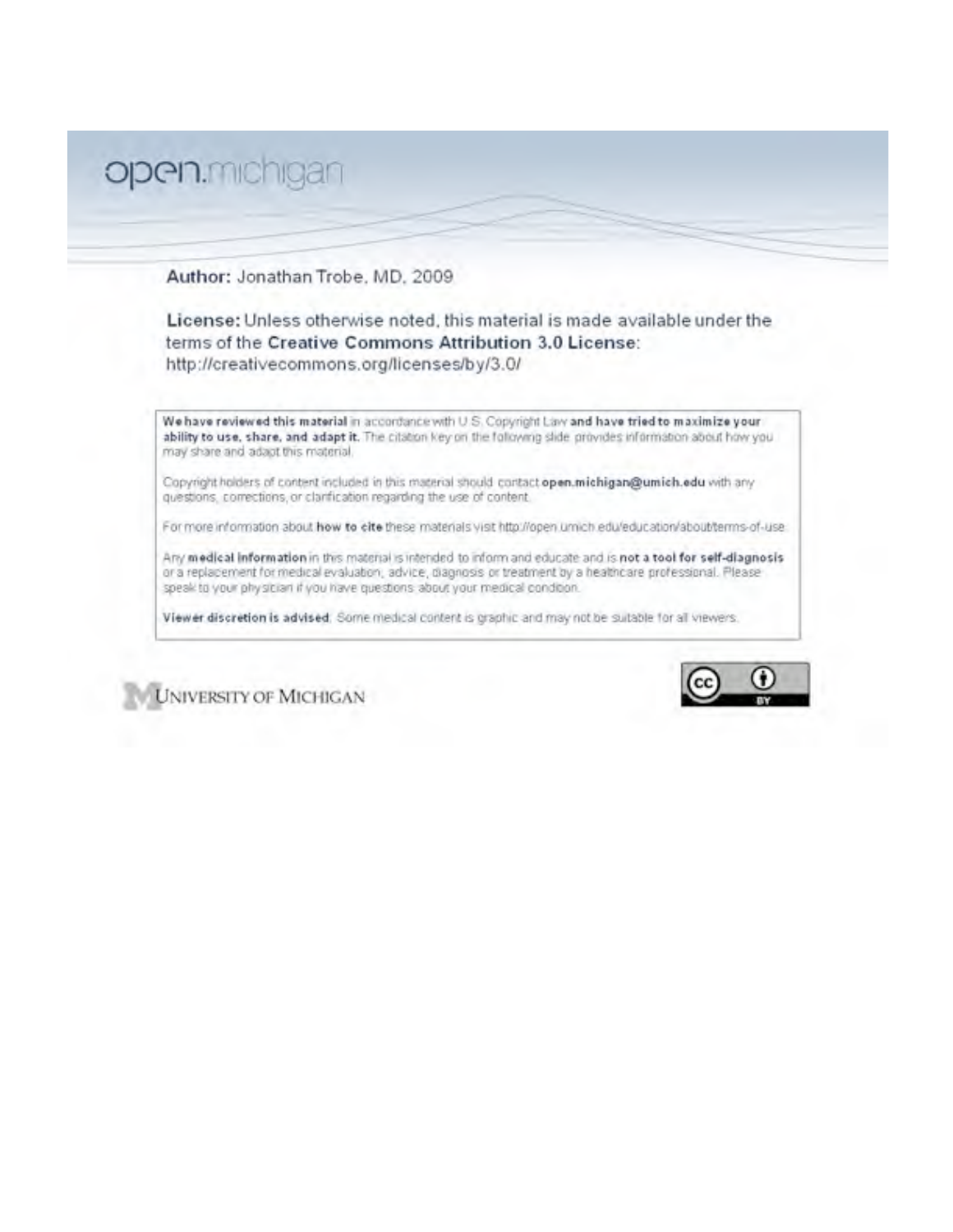## **Citation Key**

for more information see http://open.umich.edu/wiki/CitationPolicy

#### Use + Share + Adapt

[Content the copyright holder, author, or law permits you to use, share and adapt. ]

| <b>O PE-SOF</b>            | Public Domain - Government Works that are produced by the U.S. Government (USC 17 §              |  |
|----------------------------|--------------------------------------------------------------------------------------------------|--|
| <b>MS-EXP</b>              | Public Domain - Expired Morksthat are no longer protected due to an expired copyright term       |  |
|                            | Public Domain - Self Dedicated: Works that a copyright holder has dedicated to the public dimram |  |
| <b>Collection</b>          | Creative Commons - Zero Waiver                                                                   |  |
| $(-)$ 11                   | Creative Commons - Attribution License                                                           |  |
| $\left(\alpha\right)$ mass | Creative Commons - Attribution Share Alike License                                               |  |
| (in) mans                  | Creative Commons - Attribution Noncommercial License                                             |  |
| <b>COZENNAS</b>            | Creative Commons - Attribution Noncommercial Share Alike License                                 |  |
| GHIP FOL                   | GNU-Free Documentation License                                                                   |  |

#### Make Your Own Assessment

(Content Open Michigan believes can be used, shared, and adapted because it is ineligible for copyright.)

Public Domain - Ineligible: Works that are ineligible for copyright protection in the U.S. (USC 17 § 102(b)) "laws in **E** PROMIS your jurisdiction may differ

(Content Open Michigan has used under a Fair Use determination |)

**CO PAIR USE** Fair Use. Use of works that is determined to be Fair consistent with the U.S. Copyright Act. (USC 17 § 107) "laws in your junsdiction may offer

> Our determination DOES NOT mean that all uses of this 3rd-party content are Fair Uses and we DO NOT guarantee that your use of the content is Fair

To use this content you should do your own independent analysis to determine whether or not your use will be Fair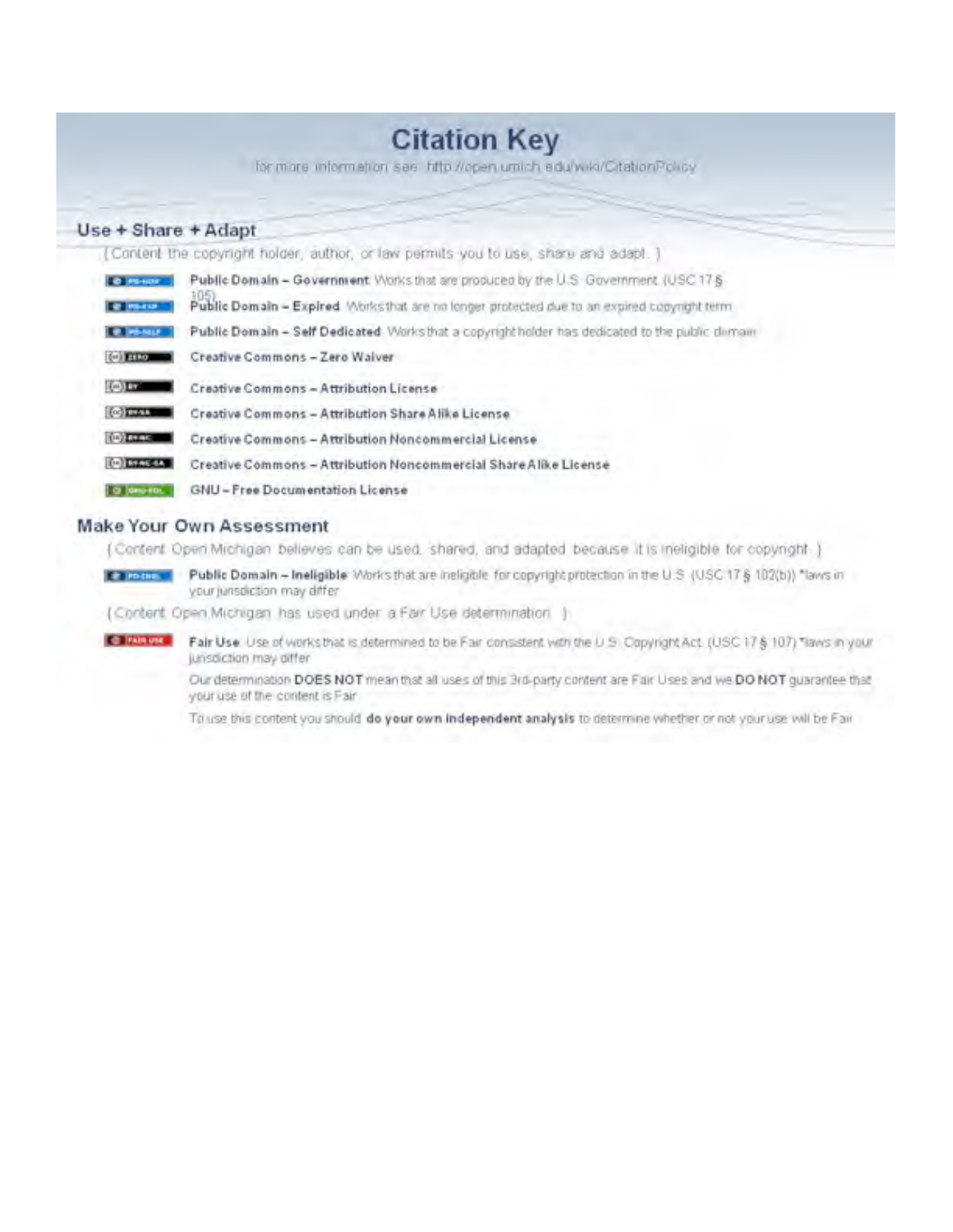| THE RED EYE                                                                                                                     | A red eye is an eye that has dilated<br>conjunctival vessels. The process need not<br>originate in the conjunctiva-it could be in the<br>eyelids, the eye, or the orbital tissues around<br>the behind the eye. The cause need not be<br>infection!                                                                                                                                                                                |
|---------------------------------------------------------------------------------------------------------------------------------|------------------------------------------------------------------------------------------------------------------------------------------------------------------------------------------------------------------------------------------------------------------------------------------------------------------------------------------------------------------------------------------------------------------------------------|
| Jonathan D. Trobe, MD<br>Departments of Ophthalmology and Neurology<br><b>University of Michigan Medical School</b>             | Most red eyes are benign. But there are<br>seven conditions that could lead to blindness<br>or death: keratitis, bacterial conjunctivitis,<br>uveitis, angle closure glaucoma,<br>endophthalmitis, orbital cellulitis, and orbital<br>tumor. Learn to distinguish these dangerous<br>red eyes and how to handle them.<br>We will review many causes of red eye,<br>starting with the tissues around the eye<br>("ocular adnexae"). |
| Causes of Red Eye:<br><b>Ocular Adnexal Tissues</b>                                                                             | There are six major causes of red eye that originate in<br>the ocular adnexae: contact dermatitis, chronic<br>blepharitis, stye, dacryocystitis, orbital cellulitis, and<br>orbital tumor. The last three are dangerous (asterisk).                                                                                                                                                                                                |
| 1. Contact dermatitis<br>2. Chronic blepharitis<br>3. Stye<br>4. Dacryocystitis*<br>5. Orbital cellulitis*<br>6. Orbital tumor* |                                                                                                                                                                                                                                                                                                                                                                                                                                    |
| *Dangerous conditions                                                                                                           |                                                                                                                                                                                                                                                                                                                                                                                                                                    |
| <b>Contact dermatitis</b>                                                                                                       | Contact dermatitis: Delayed hypersensitivity to agents<br>that come into contact with skin (eyedrops,<br>cosmetics, material on fingers). Eczema of eyelid<br>skin, very little conjunctival hyperemia. Resolves<br>spontaneously, faster with cortisone cream.                                                                                                                                                                    |

**B PO-TNEL** Source Undetermined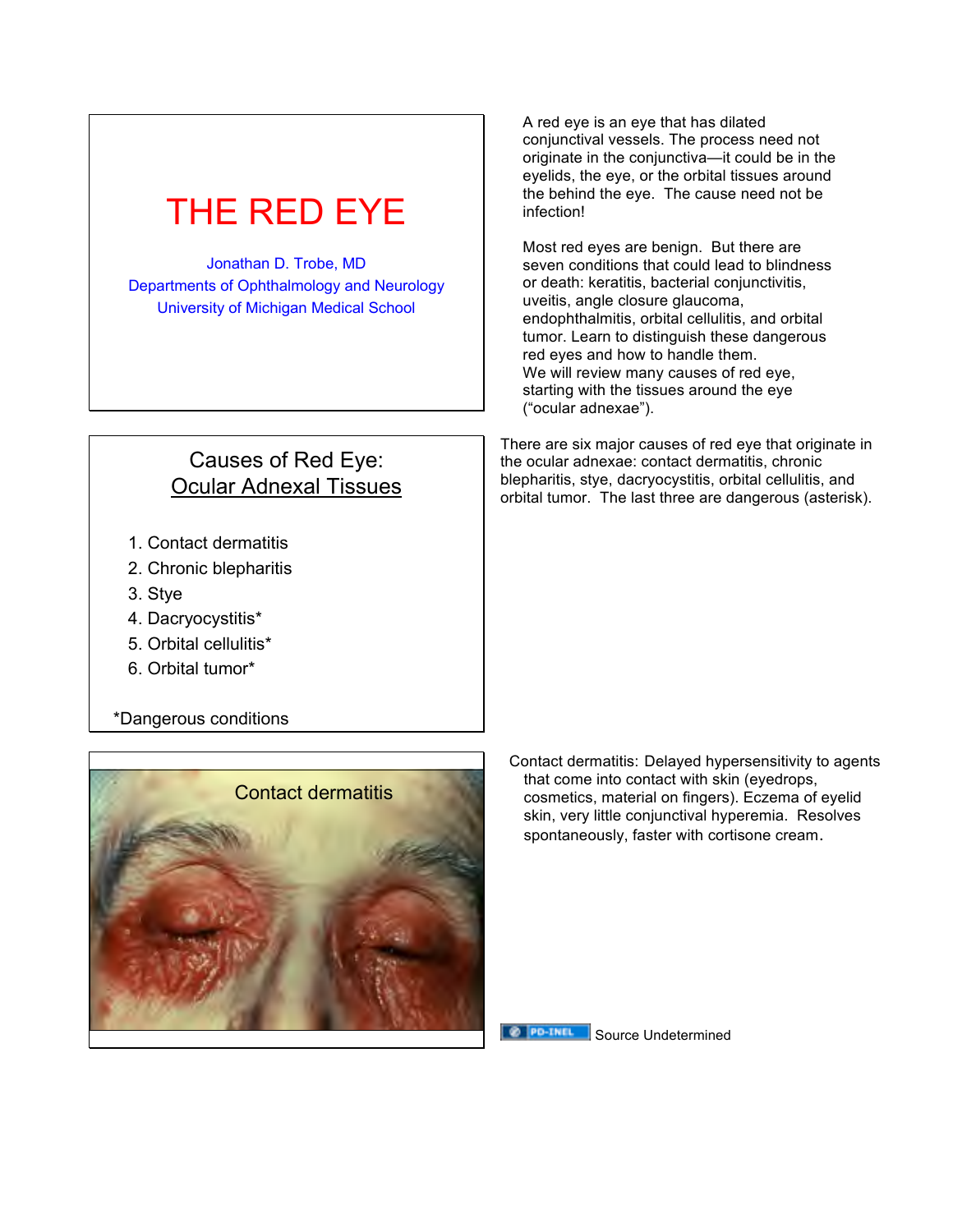

Chronic blepharitis: A chronic infection of the lid margin causing burning discomfort and red lids. Hard to diagnose without slit lamp. Hard to eliminate with treatment. Never serious.

Treated with warm soaks and dilute shampoo. If refractory, use broad spectrum oral antibiotic.



A second example of chronic blepharitis to show hyperemic, thickened eyelid margins.





Another example of chronic blepharitis, showing keratin debris on lid margins. Notice that conjunctiva is not hyperemic.





Regents of the University of Michigan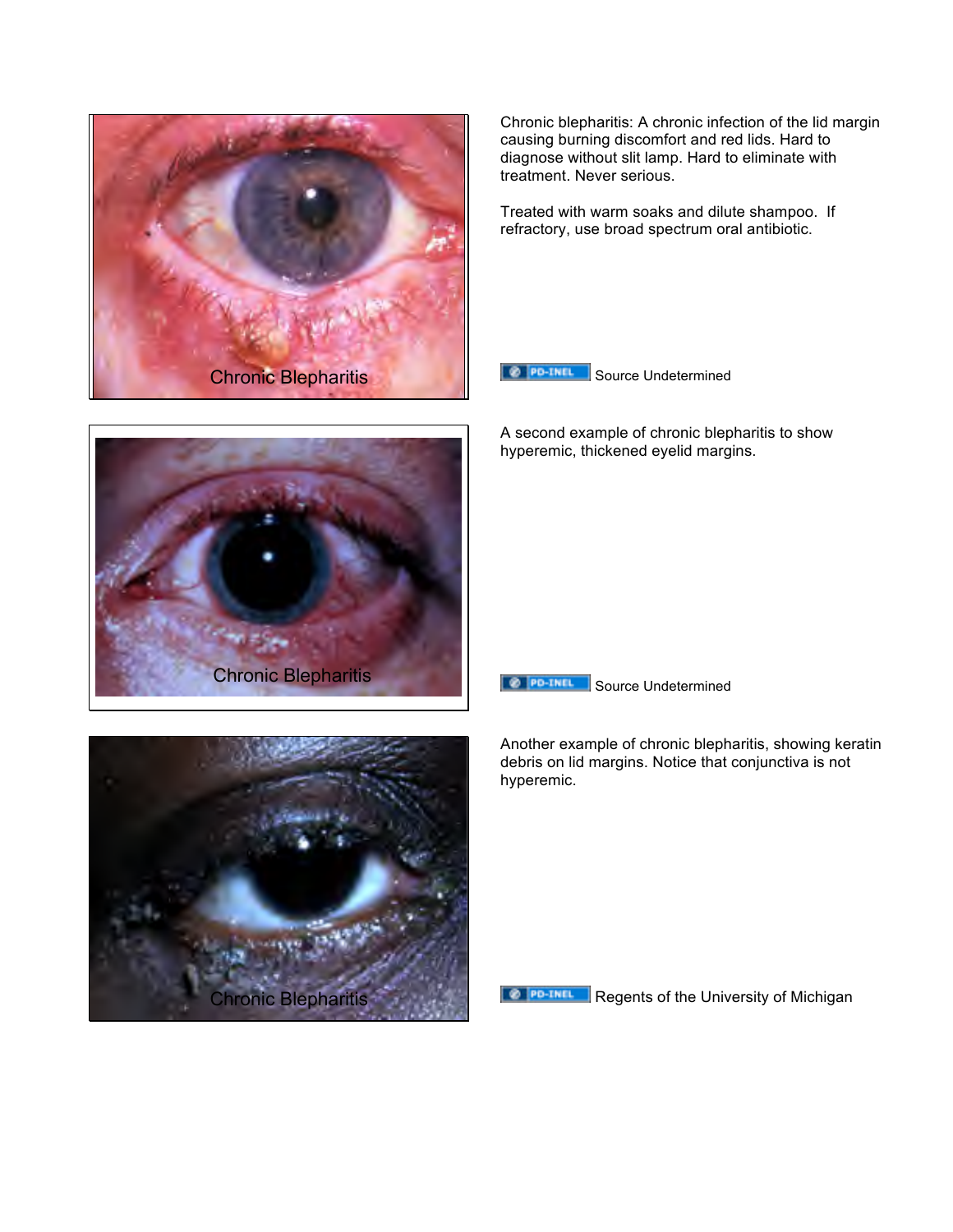

Stye (hordeolum): acute, usually sterile, inflammation of plugged sebaceous glands of the lid margin. Causes acute focal swelling, tenderness, redness, and pain. Lasts about 3-4 days with or without treatment (warm soaks). No reason to treat with medications.

@ PO-TNEL Source Undetermined



Schematic cross section of eyelid shows its layers. Styes may originate in hair follicle sebaceous glands or meibomian glands.

**Regents of the** University of Michigan

Dacryocystitis: infected lacrimal sac. Most common in infants because of delayed opening of nasolacrimal passage. Often resolves with massage, but anti-infectives and incision may be necessary. In adults, occurs when nasal passage is obstructed by trauma, inflammation, or neoplasm.



**SOURCE Undetermined**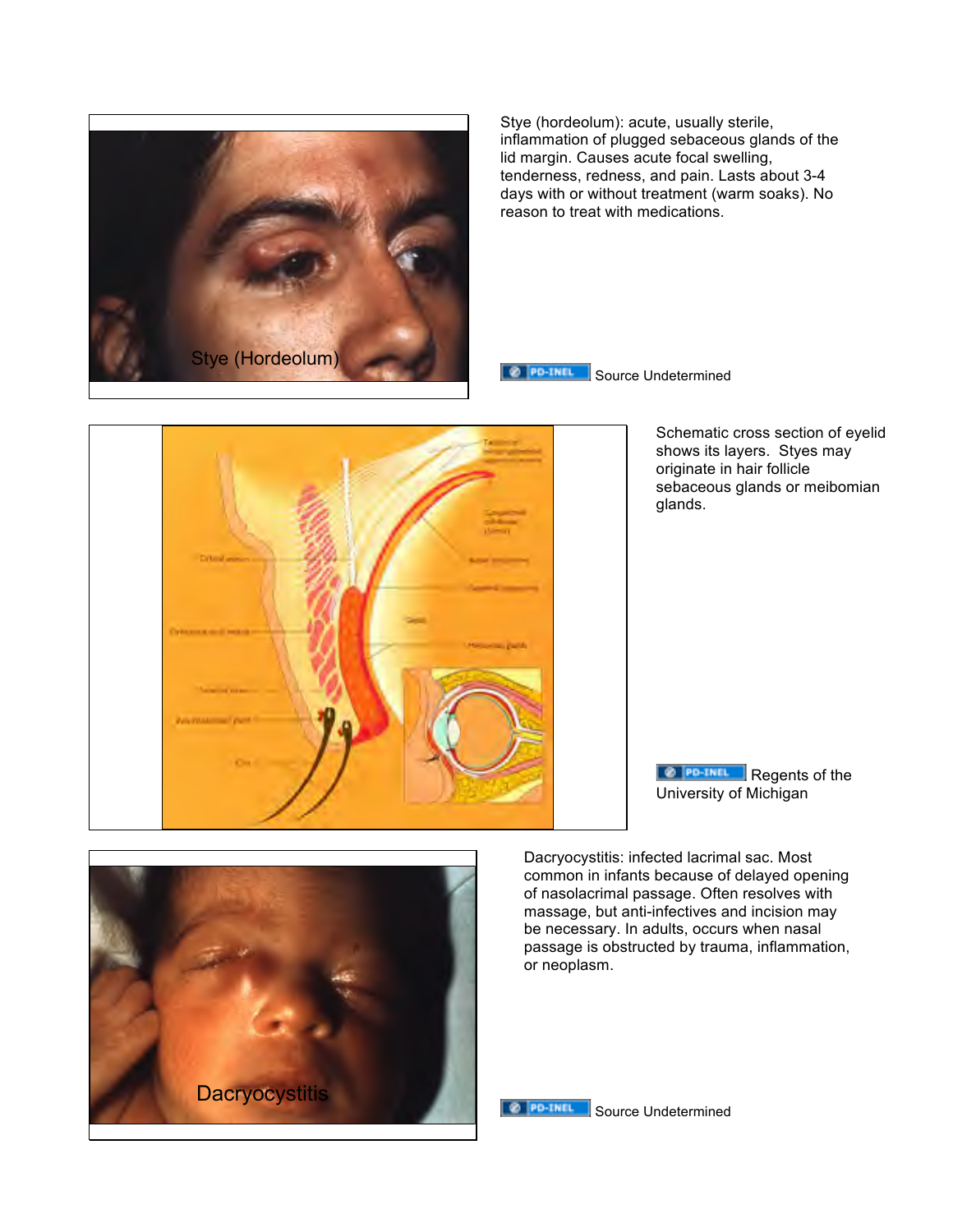

The lacrimal system: a gland that produces aqueous tears, upper and lower puncta opening into canaliculi which, in turn, empty into the lacrimal sac. The sac drains via the nasolacrimal duct into the nose.

**Regents of the University of Michigan** 

Orbital cellulitis: infection of orbital soft tissues. Presents with diffuse lid swelling, redness, tenderness. Caused by spread of sinus infection. Worry if eye movement is impaired or there is much proptosis. Requires urgent CT imaging and high dose (usually intravenous) antibiotic treatment.

**O PO-THEL** Source Undetermined

The eye in the orbit. Orbital cellulitis typically spreads via veins from the ethmoid sinus or facial skin into the preseptal and subperiosteal spaces. From there, it may enter the orbit. The greatest danger is damage to the optic nerve and spread via orbital veins to the intracranial space.



Orbital Cellulitis

**O PO-THEL Regents of the University of Michigan**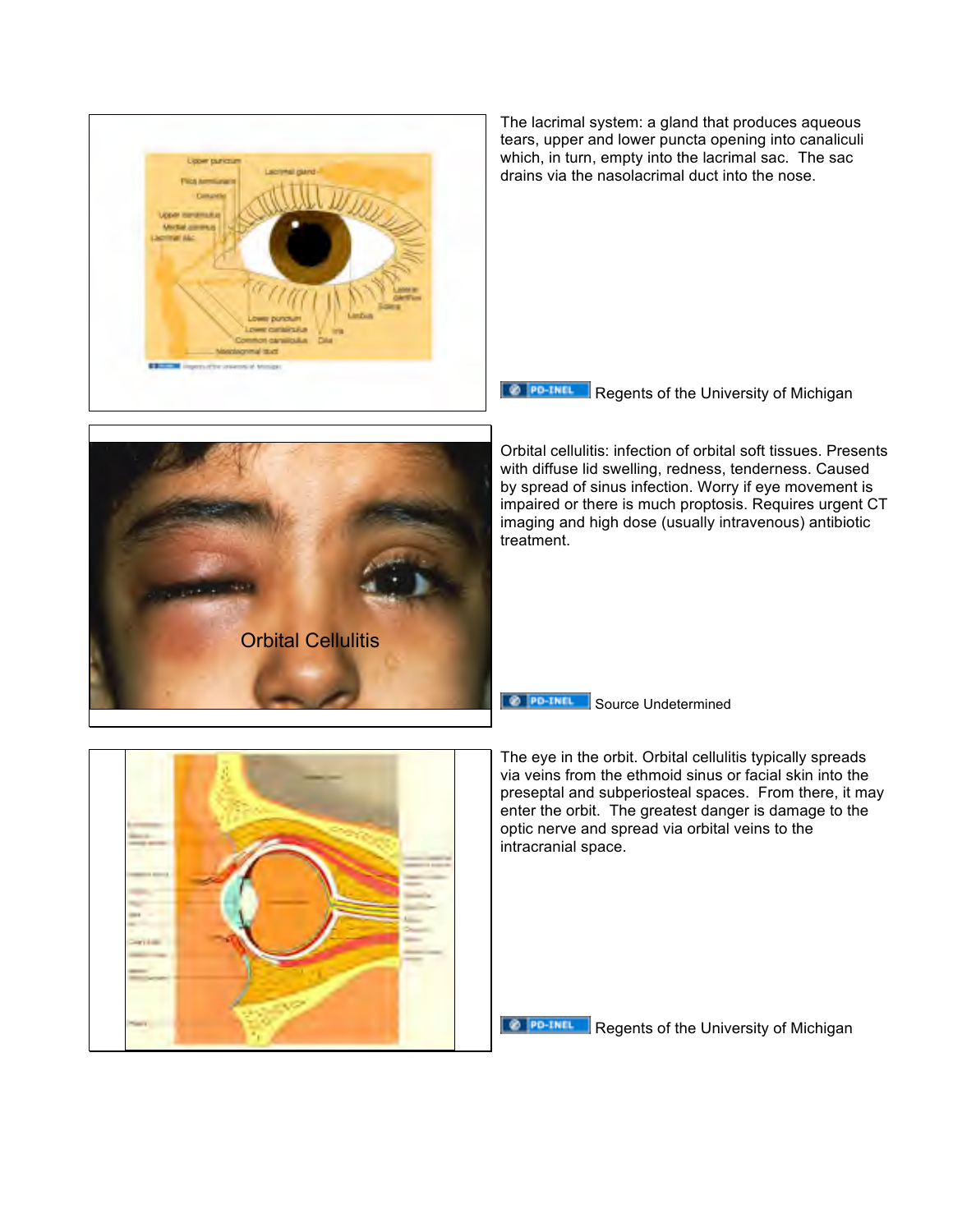





**Source Undetermined** 

Orbital tumor: benign and malignant tumors occur at any age and may be primary to the orbit or metastatic. Presents with proptosis and often signs of congestion. Needs urgent imaging. Treatment depends on the findings.

**Regents of the University of Michigan** 

CT shows a rhabdomyosarcoma of the left orbit. The diagnosis was made by biopsy. The earlier the diagnosis is made, the better the chance to preserve life (and vision).



**O PO-THEL** Source Undetermined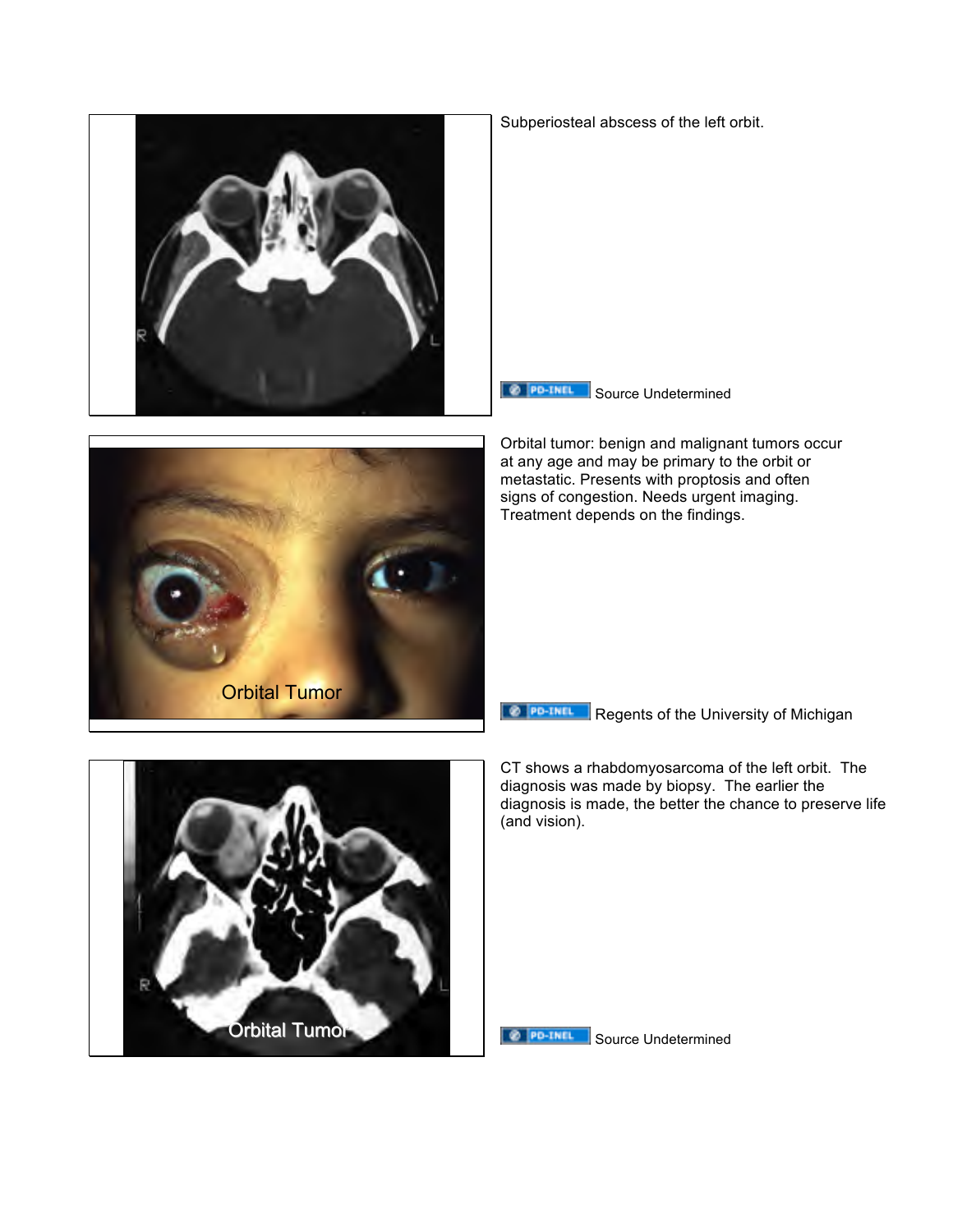### Causes of Red Eye: Conjunctiva/Sclera

- 1. Conjunctivitis\*\*
- 2. Episcleritis
- 3. Scleritis\*
- 4. Pinguecula
- 5. Pterygium
- 6. Squamous carcinoma\*
- 7. Subconjunctival hemorrhage
- \*Dangerous conditions
- \*\*Dangerous only if bacterial

There are seven conjunctival and scleral causes of red eye: conjunctivitis, episcleritis, scleritis, pingueculum, pterygium, squamous cell carcinoma, and subconjunctival hemorrhage.



Bacterial conjunctivitis: the extreme swelling, redness, and pus suggest bacterial injection. Consider skin organisms but also Neisseria. Swab and culture are performed, and fortified antibiotic eye drops and sometimes systemic antibiotics are used to treat. Delayed treatment may result in blindness.

**Source Undetermined** 

Neisseria gonorrheae conjunctivitis acquired in the birth canal. Red eye occurs from day 2 to 4 of life. Treat with ceftriaxone 50 mg/kg iv OR im single dose.



**Source Undetermined**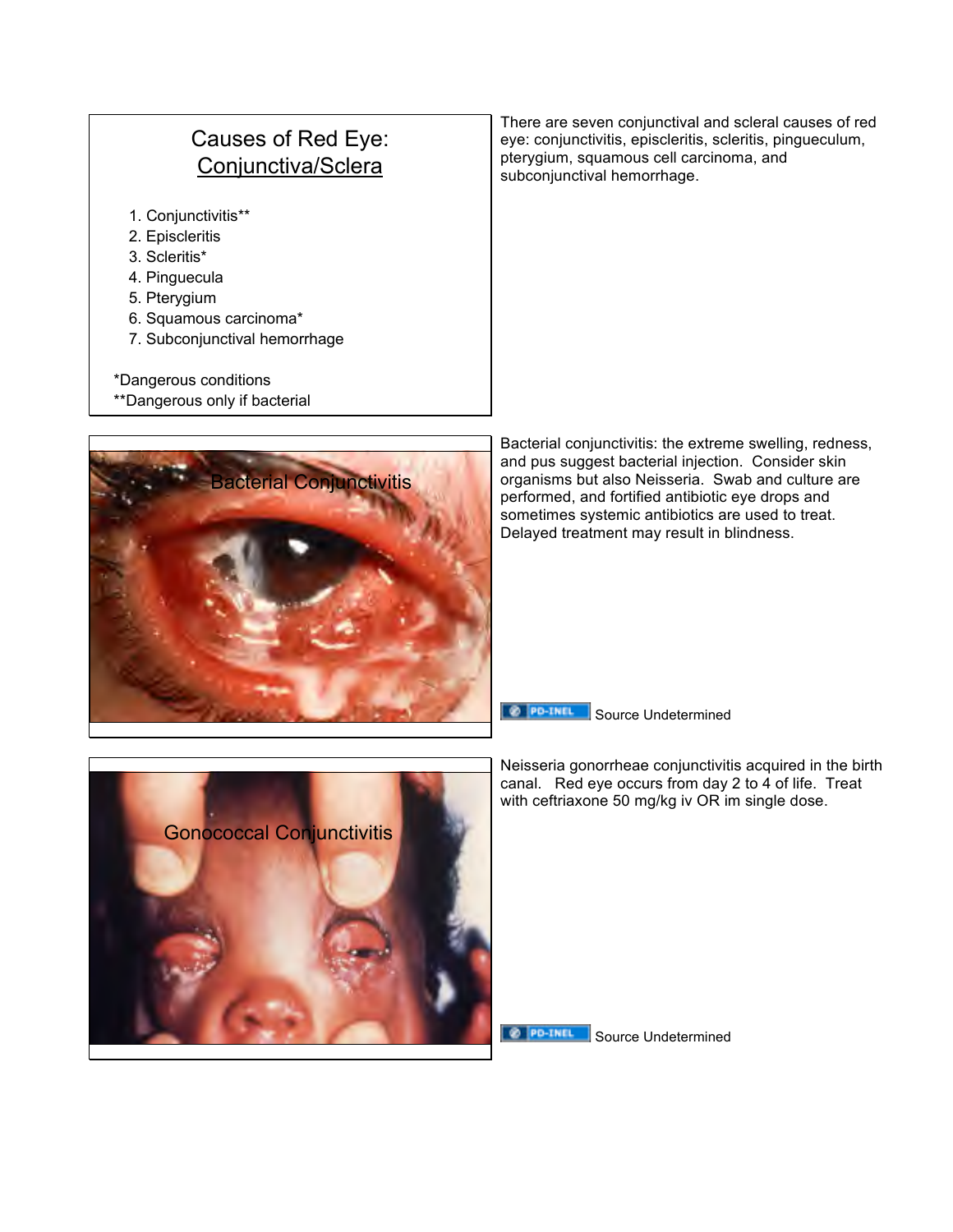

Viral conjunctivitis: watery or mucoid discharge, discomfort but no pain. Usually diffuse hyperemia. Often has enlarged, tender pre-auricular node. Adenovirus common cause. Self-limited, should resolve without treatment within 7-10 days. Do not treat. Because may be contagious, quarantine until discharge stops. Frequent hand washing; avoid touching infected eye and sharing toils, utensils.

**Regents of the University of Michigan** 



Chlamydial conjunctivitis: acquired neonatally from infected birth canal or later through sexual contact. Produces lid follicles, minimal discharge. Definitive diagnosis by finding elementary bodies on stain of conjunctival scrapings. Treat babies with oral erythromycin azithyromycin and adults with oral azithromycin or doxycycline. Full recovery always occurs without damage.





Allergic conjunctivitis: most common form is seasonal (plant allergens); can be perennial (animal dander). Always causes itching! Also conjunctival swelling (chemosis), tearing, and mild redness. Use systemic agents if there is a respiratory component, otherwise topical antihistaminics drops (many brands) and/or mast cell stabilizers.

@ PO-INEL Regents of the University of Michigan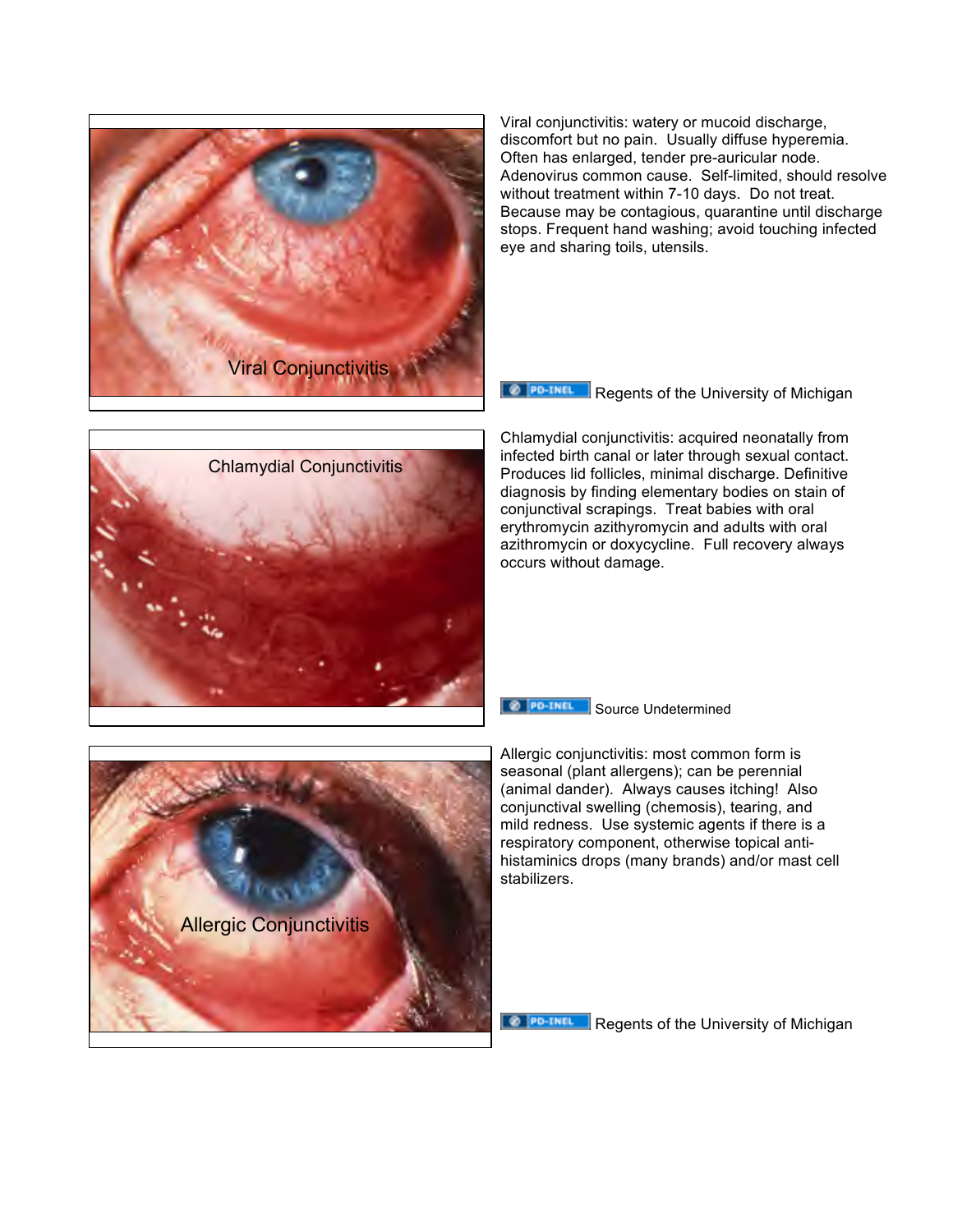

Autoimmune conjunctivitis: associated with systemic autoimmune disorders such as connective tissue diseases, vasculitides, Graves' disease, sarcoidosis. Minimal discharge; diffuse conjunctival redness. Often accompanied by orbitopathy or uveitis.

**Regents of the University of Michigan** 



Graves' disease: the most distinctive form of autoimmune red eye because of lid retraction and/or proptosis. All ocular adnexal tissues are inflamed. Treated with decongestants. Correcting coexisting thyroid dysfunction has no effect on eye signs.

**O PO-TNEL** Regents of the University of Michigan

Diffuse hyperemia is typical of viral, allergic, autoimmune conjunctivitis but not of keratitis, uveitis, or acute glaucoma, which show a "ciliary flush" pattern (see below).

Drawing of an eye with diffuse hyperemia of conjunctivitis was removed.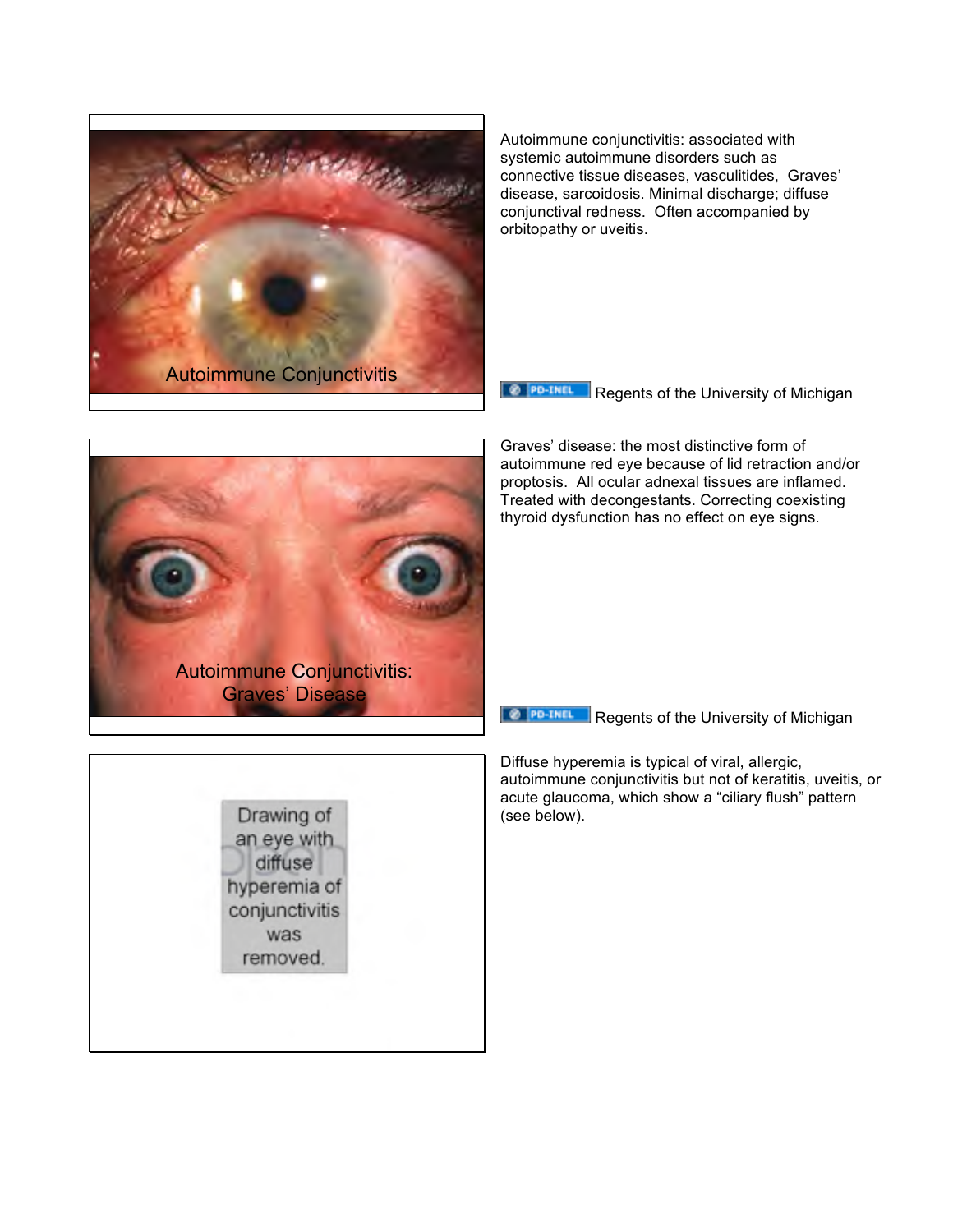

Episcleritis: autoimmune inflammation of the vascular layer between conjunctiva and sclera. Often causes focal tenderness, redness and swelling. Pain is mild. Usually an isolated condition. Can be readily treated with oral or topical NSAIDs. Often recurs but does not cause damage.



Scleritis: focal or diffuse inflammation of the sclera. Usually associated with a systemic connective tissue disease like rheumatoid arthritis, Wegener's granulomatosis, relapsing polychondritis. Systemic antiinflammatory agents (corticosteroids, cytotoxic agents) are used in treatment.

#### **Source Undetermined**

Pinguecula: dyslastic conjunctiva usually on the nasal border of the cornea. Suddenly becomes inflamed and produces stinging irritation. Mound of yellowish tissue surrounded by dilated conjunctival vessels. Often regresses spontaneously, but faster with vasoconstrictor or low-strength topical steroid.



**Scleritis** 

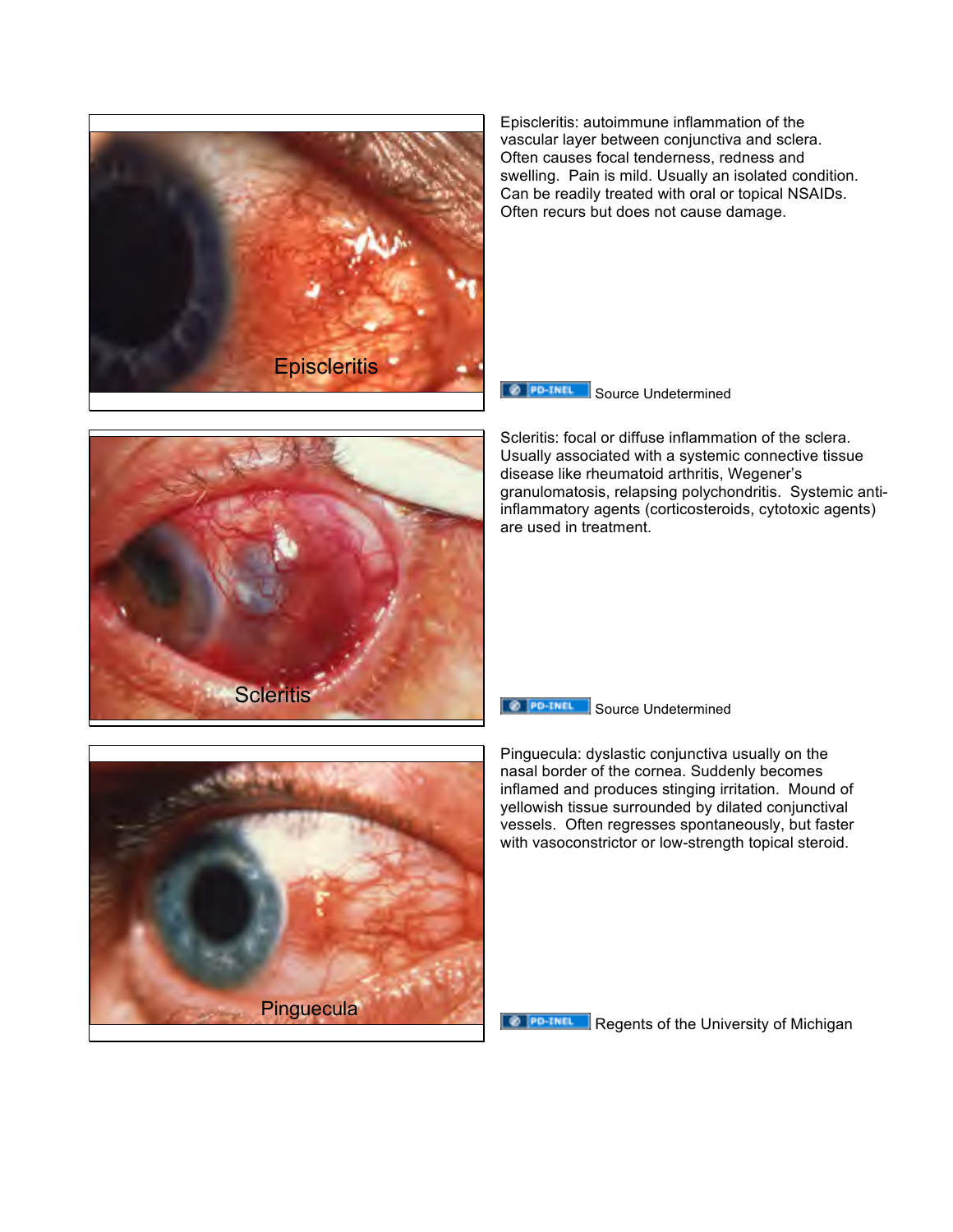

Pterygium: dysplastic conjunctiva (probably an extension of pinguecula) that grows from the canthus toward the cornea (and even onto its surface). Probably caused by excess exposure to sun and wind. Treat with surgical excision if growing onto cornea. Often recurs in spite of excision.

**Regents of the University of Michigan** 

Subconjunctival hemorrhage: the only cause of red eye in which the blood is outside the blood vessels. Patients worry about this, but it is usually just the result of sneezing, blowing nose. Should check for systemic hypertension or blood dyscrasias, particularly if found in youth, recurrently, or with other evidence of bleeding.

@ PO-TNEL Source Undetermined

Focal conjunctival hyperemia: a pattern common in pinguecula, pterygium, episcleritis, scleritis, and squamous cell carcinoma.



Drawing of an eye with focal. conjunctival hyperemia with a mound was removed.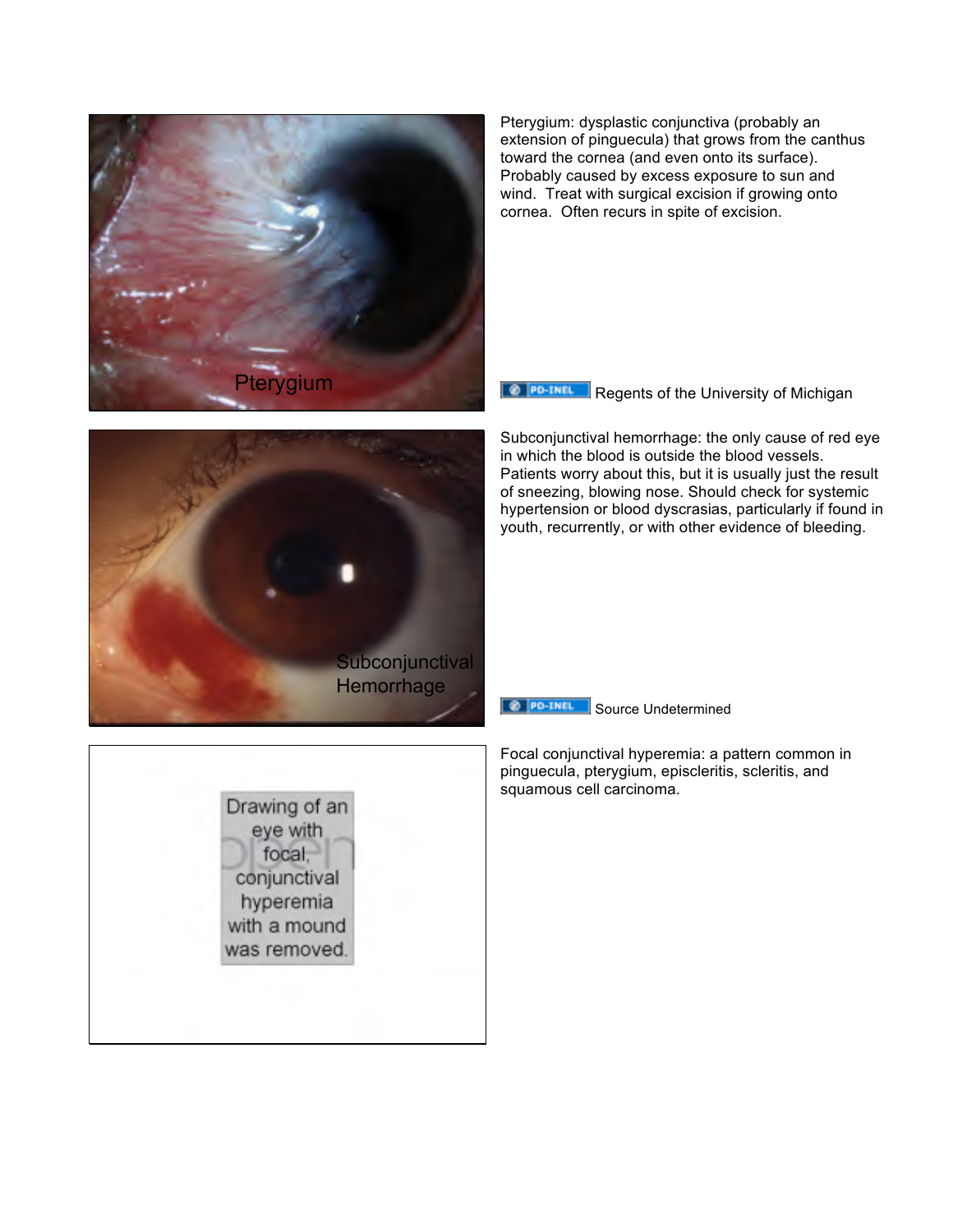### Causes of Red Eye: Cornea

1. Abrasion

2. Non-traumatic keratopathy\* (infection, drying, corneal endothelial dysfunction)

\*Dangerous conditions

Corneal causes of red eye include traumatic abrasion, infection, drying, and corneal endothelial dysfunction.



Fluorescein dye stains corneal basement membrane exposed by epithelial defects.





Corneal abrasion: sudden foreign body sensation because of exposure of trigeminal nerve endings as corneal epithelium is denuded. Can be caused by direct trauma or by foreign body striking cornea or lodged in pre-tarsal sulcus that rubs on the cornea. Usually heals spontaneously if foreign body removed.

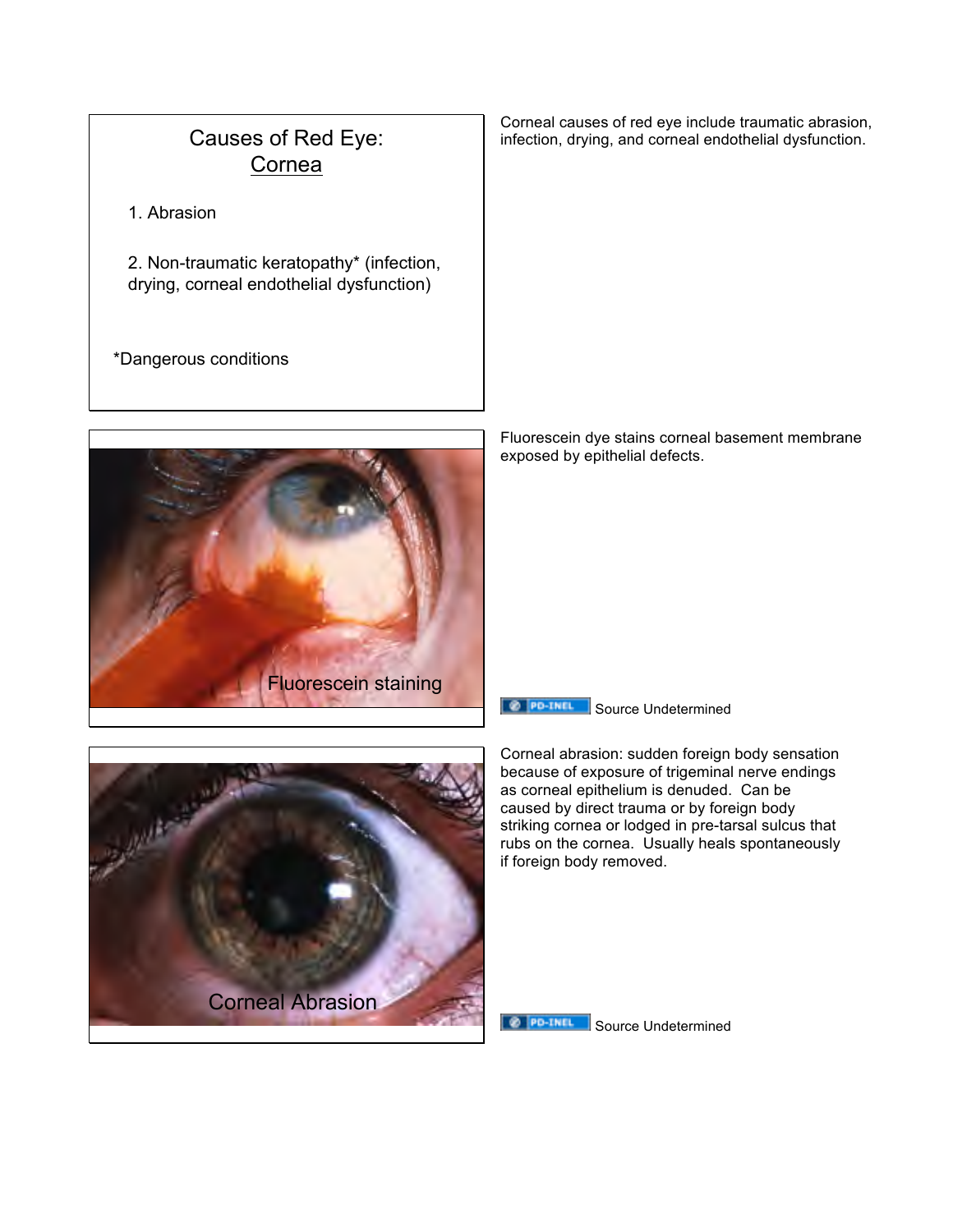

Corneal foreign body: it has lodged on the corneal surface. After applying topical anesthetic to the corneal surface, try to remove with wet cotton tip applicator. If it will not budge, refer to ophthalmologist who will remove with needle or burr.

**EXPORTER Source Undetermined** 

Corneal foreign body: it has lodged in the superior tarsal sulcus, a favorite resting place. Access this by everting the lid over an applicator. The foreign body should slide out with a rolling motion of a wet cotton tip applicator.



**Source Undetermined** 



Non-traumatic keratopathy: principal causes are infection with herpes simplex type 1 (shown here), other viruses, bacteria, or fungi; drying from lack of tears, or exposure or poor lid closure; and corneal endothelium dysfunction. Always a serious condition because can lead to scarring and permanent sight loss. Should be managed by an ophthalmologist.



Source Undetermined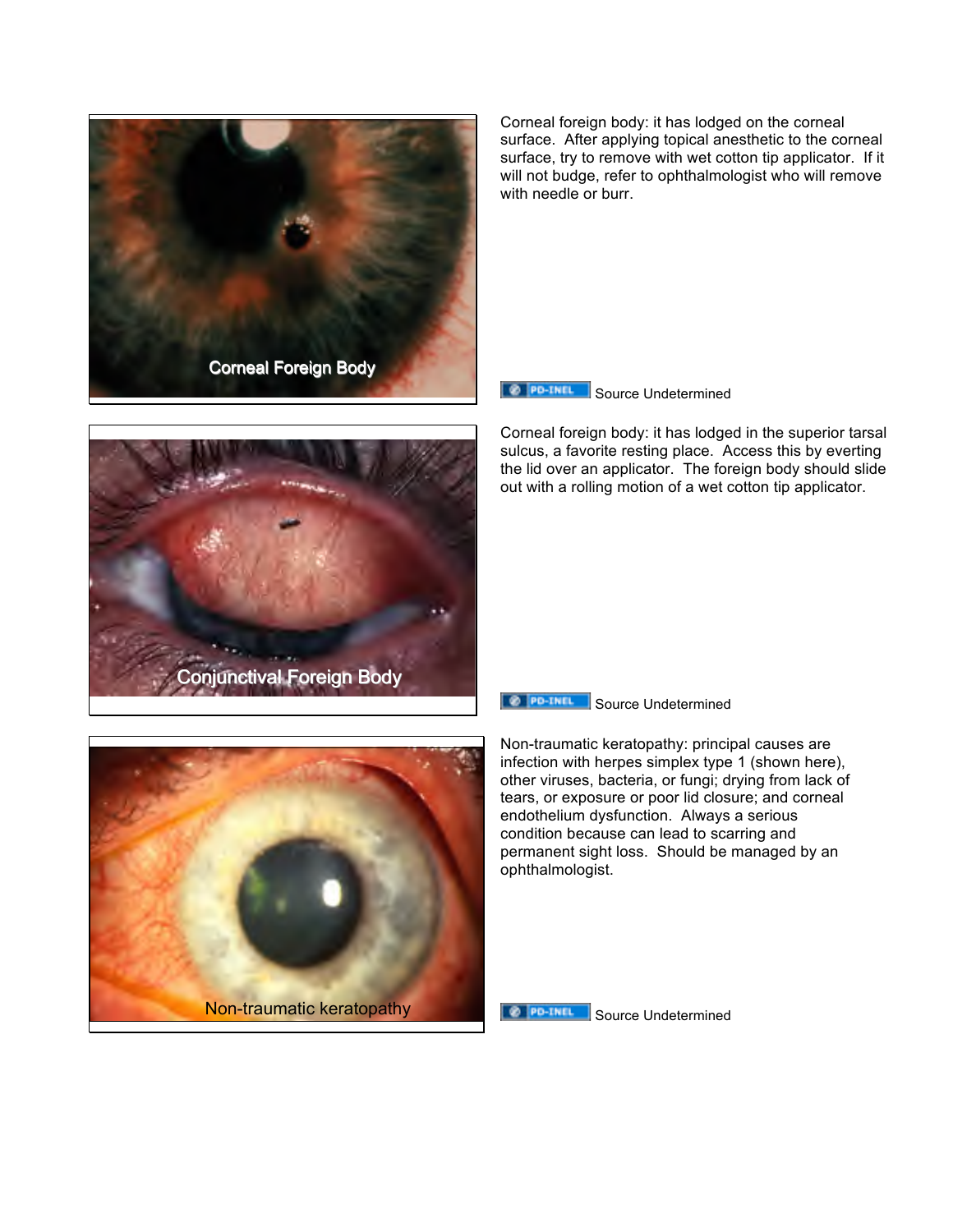

The typical "dendrite" of herpes simplex type 1 keratitis. This appearance can hardly be mimicked by any other condition. Even so, herpes simplex keratitis does not always produce such a classic picture. Treatment is with oral acyclovir or its congeners.



Another classic appearance of typical herpes simplex keratitis.





Keratitis sicca: punctuate corneal surface staining (by fluorescein dye) of a cornea made dry by inadequate tear production. Usual cause is autoimmune damage to lacrimal gland in Sjogren syndrome or idiopathic conditions.



**@ PD-THEL** Source Undetermined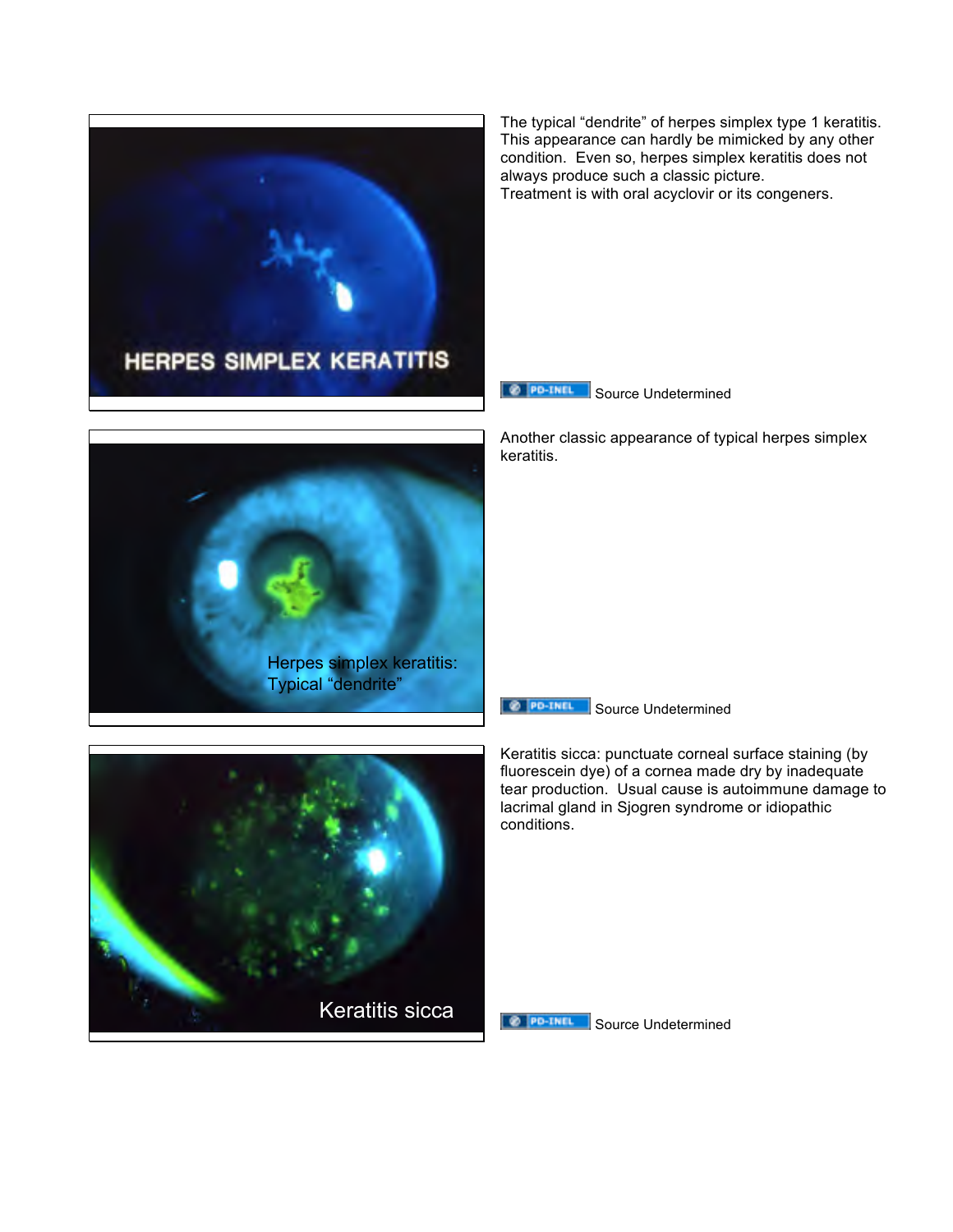

Causes of Red Eye: Anterior Chamber

- 1. Uveitis\*
- 2. Angle Closure Glaucoma\*
- 3. Infection (Endophthalmitis)\*

preserve vision.

**Source Undetermined** 

There are three major causes of red eye that come from conditions within the eye: uveitis, angle closure glaucoma, and endophthalmitis. All are potentially blinding if not treated promptly.

Corneal ulcer: the white patch is dead corneal tissue resulting, in this case, from bacterial infection. Fungi and protozoa can also cause this. Intensive medical (and sometimes surgical) treatment is necessary to





Anterior uveitis: inflammation of the iris and ciliary body. Usually an auto-immune condition, often isolated, but sometimes part of connective tissue state. Should be managed by an ophthalmologist.

**Ø PD-TNEL** Regents of the University of Michigan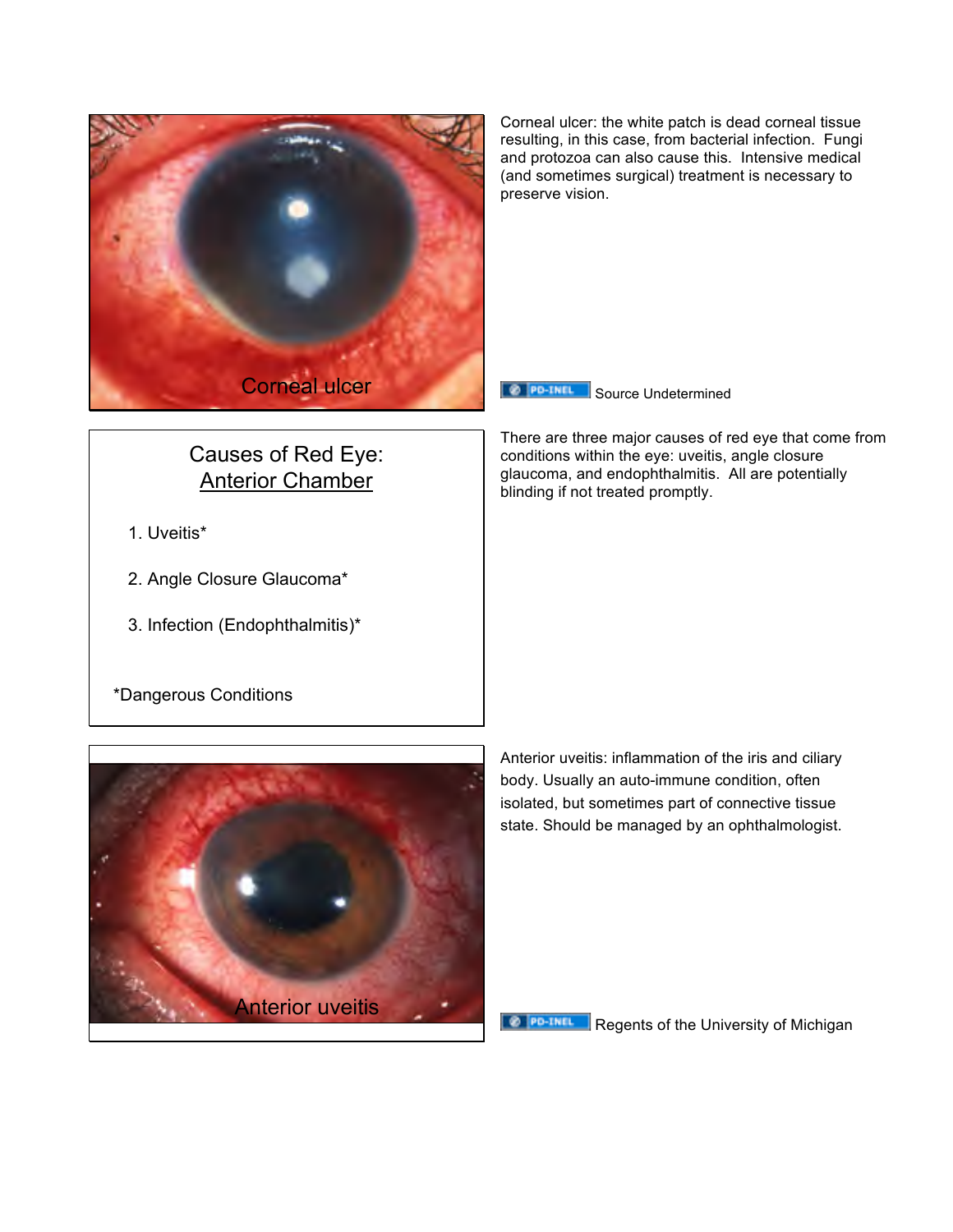



In this view, you see pigment blotches on the anterior lens surface and adhesions of the iris margin to the lens ("posterior synechiae"). These are signs of chronic anterior uveitis.



Acute angle closure glaucoma: a rare condition in which the intraocular pressure suddenly climbs to very high levels because the iris plugs the Canal of Schlemm. It presents with acute (often severe) periocular pain, vision loss, red eye and cloudy cornea. Usually monocular. Needs emergent treatment aimed at lowering intraocular pressure. Very difficult to diagnose without special instruments.

**@ PO-TNEL Regents of the University of Michigan** 



To illustrate angle closure glaucoma, here is how the aqueous humor normally drains out of the anterior chamber angle (Canal of Schlemm).

**SOURCE IS Source Undetermined**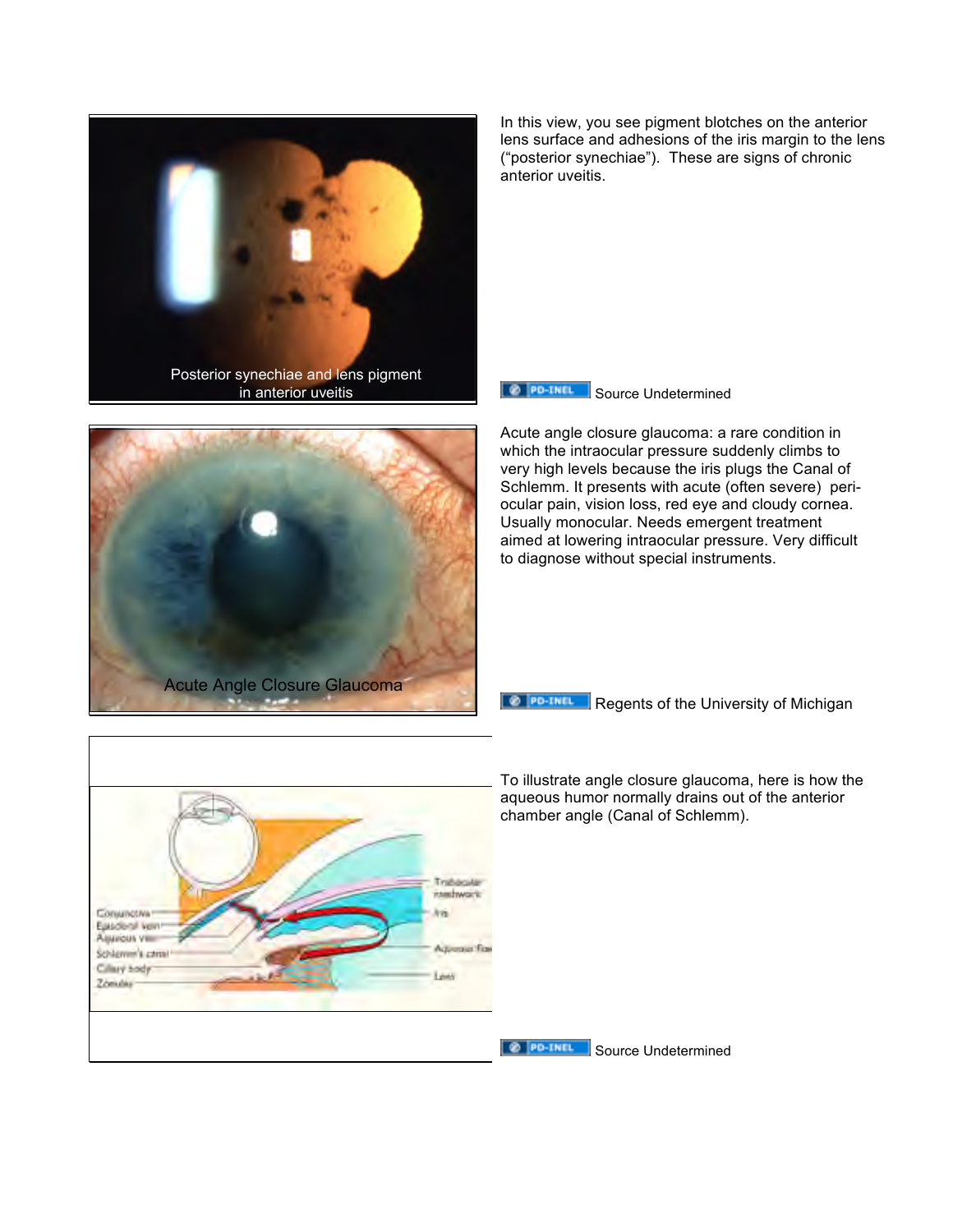

In angle closure glaucoma, crowding of the anterior ocular segment (small eyes, large lens, abnormal iris) leads to iris plugging of the angle. Aqueous cannot escape. Intraocular pressure goes ski high.



Making a hole in the peripheral iris (usually with a laser) will cause the iris to drop away from the angle unless the iris is stuck, which happens if the procedure occurs too late. If the iris falls away, intraocular pressure will normalize unless the angle exit has been damaged. In that case, filtering eye surgery may be necessary to allow aqueous to drain properly.





Endophthalmitis: infection within the eye. This usually results from an entry wound in the eye after eye trauma or surgery ("exogenous"), but may rarely occur through spread of infection from another body source such as a heart valve, joint, lung, bowel, or bone ("endogenous"). Management is urgent, consisting of aspirating ocular fluids for culture and injecting anti-infectives directly into the vitreous cavity. What little hope there is of saving the eye is eliminated if treatment is not prompt.

#### @ PO-TNEL Source Undetermined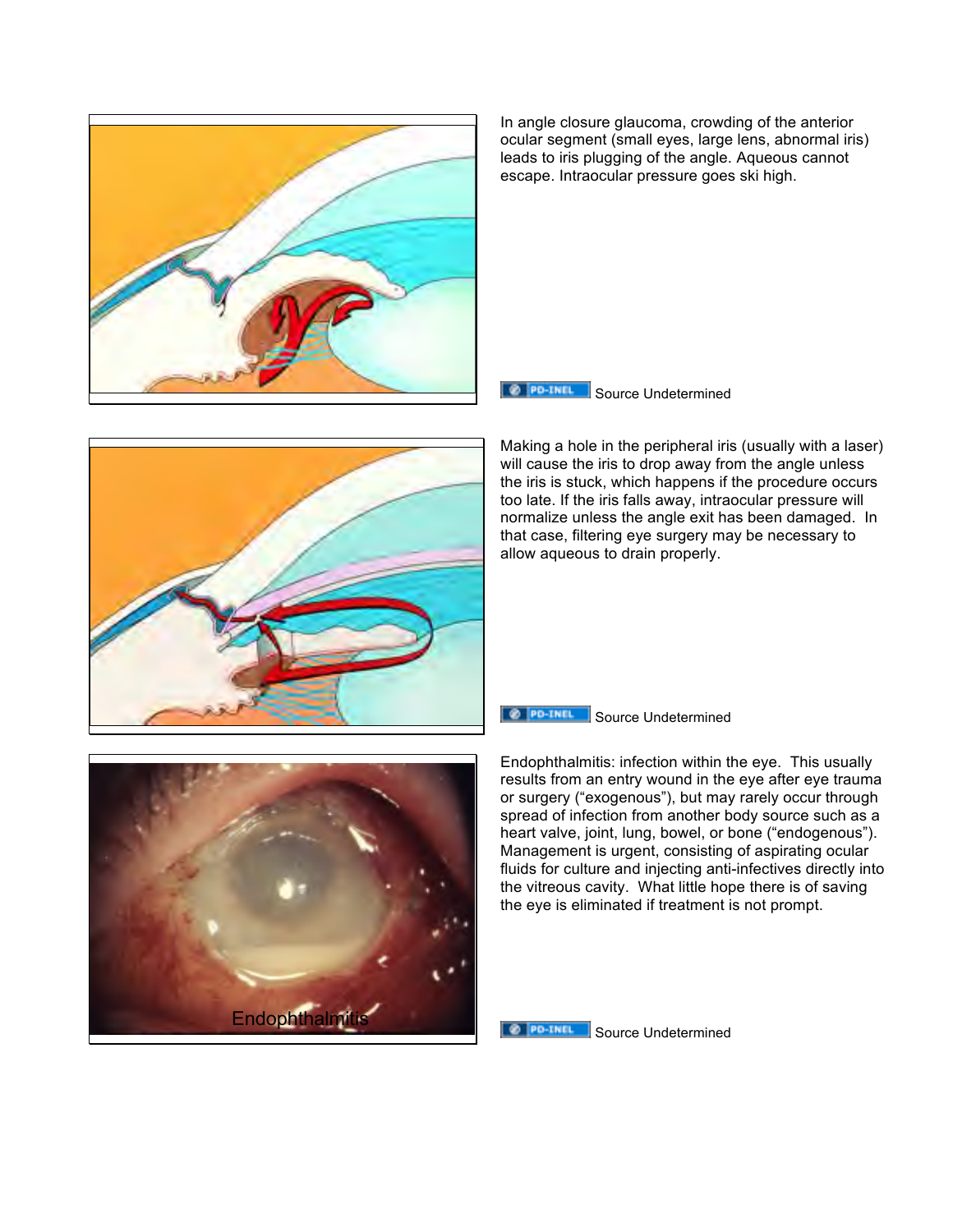

Ciliary flush (circumcorneal hyperemia): this pattern of hyperemia is common in patients with corneal or anterior chamber inflammations. Compare it to the other two common patterns: diffuse hyperemia and focal hyperemia shown earlier.



The seven dangerous red eyes: use these indicators as a guide in differential diagnosis.

**SOURCE Source Undetermined**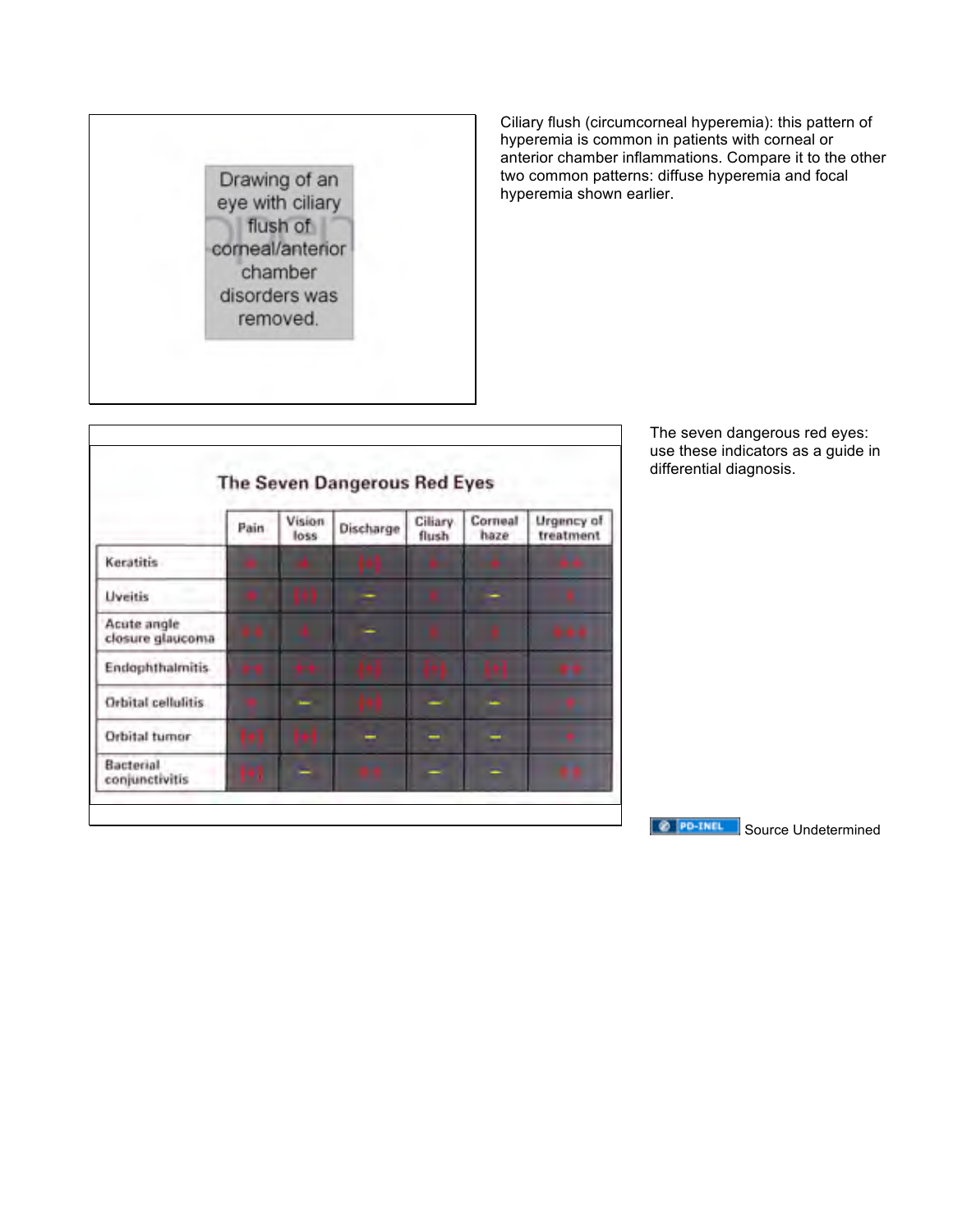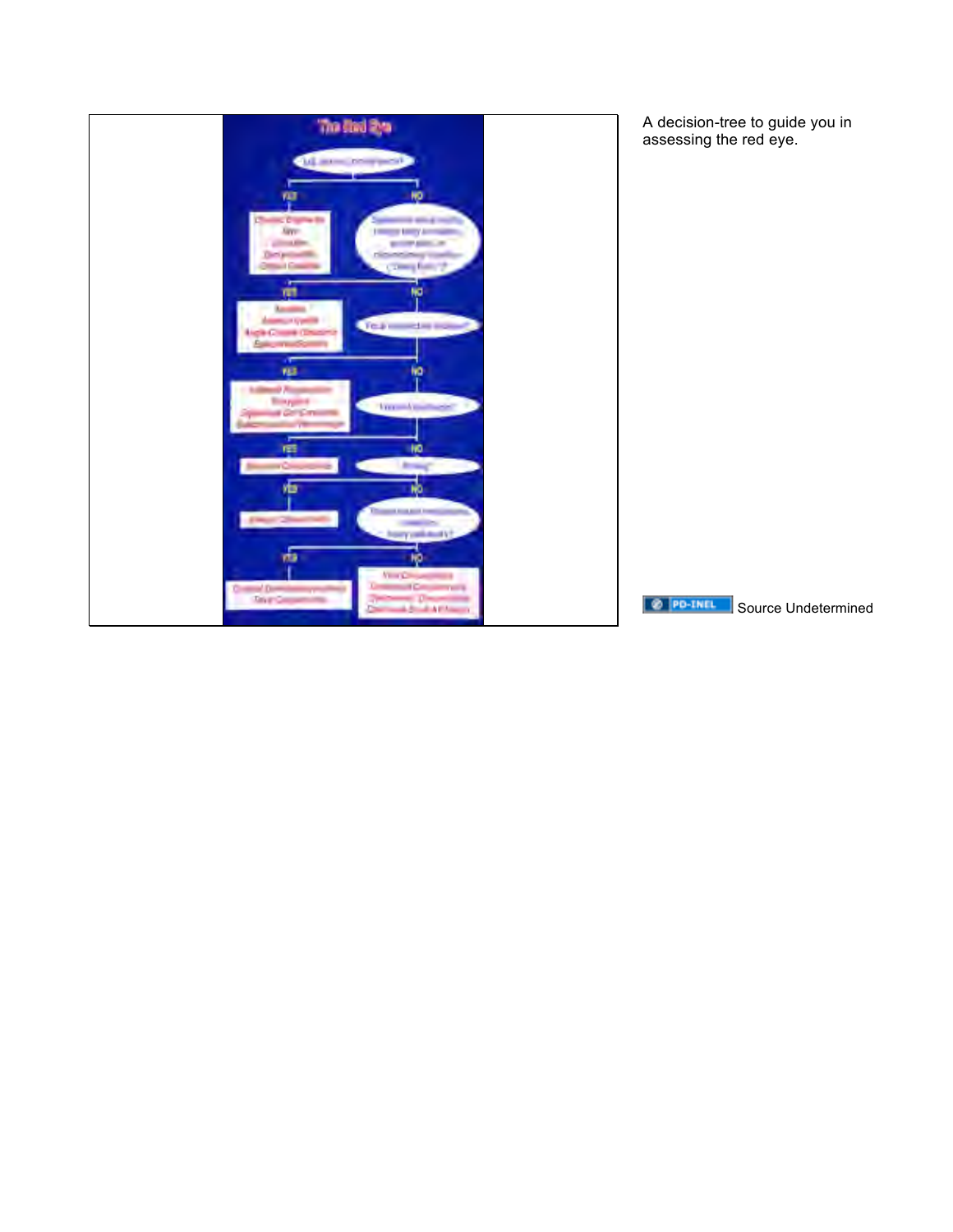### **Additional Source Information**

#### for more information see: http://open.umich.edu/wiki/CitationPolicy

- Page 3 (Bottom Image) Source Undetermined
- Page 4 (Top Image) Source Undetermined
- Page 4 (Middle Image) Source Undetermined
- Page 4 (Bottom Image) "Chronic Blepharitis" Regents of the University of Michigan (The Eyes Have It) http://www.kellogg.umich.edu/theeyeshaveit/red-eye/blepharitis.html
- Page 5 (Top Image) Source Undetermined
- Page 5 (Middle Image) "Cross-section of an eyelid" Regents of the University of Michigan (The Eyes Have It) http://www.kellogg.umich.edu/theeyeshaveit/anatomy/external-eye.html
- Page 5 (Bottom Image) Source Undetermined
- Page 6 (Top Image) "External anatomy of the eye" Regents of the University of Michigan (The Eyes Have It) http://www.kellogg.umich.edu/theeyeshaveit/anatomy/external-eye.html
- Page 6 (Middle Image) Source Undetermined
- Page 6 (Bottom Image) "Cross-section of an eye in orbit" Regents of the University of Michigan (The Eyes Have It) http://www.kellogg.umich.edu/theeyeshaveit/anatomy/sagittal-section.html
- Page 7 (Top Image) Source Undetermined
- Page 7 (Middle Image) "Orbital tumor" Regents of the University of Michigan (The Eyes Have It) http://www.kellogg.umich.edu/theeyeshaveit/red-eye/orbital-tumor.html
- Page 7 (Bottom Image) Source Undetermined
- Page 8 (Top Image) Source Undetermined
- Page 8 (Bottom Image) Source Undetermined
- Page 9 (Top Image) "Viral conjunctivitis" Regents of the University of Michigan (The Eyes Have It) http://www.kellogg.umich.edu/theeyeshaveit/red-eye/viral-conjunctivitis.html
- Page 9 (Middle Image) Source Undetermined
- Page 9 (Bottom Image) "Allergic conjunctivitis" Regents of the University of Michigan (The Eyes Have It) http://www.kellogg.umich.edu/theeyeshaveit/red-eye/allergic-conjunctivitis.html
- Page 10 (Top Image) "Autoimmune conjunctivitis" Regents of the University of Michigan (The Eyes Have It) http://www.kellogg.umich.edu/theeyeshaveit/red-eye/immunologic-conjunctivitis.html
- Page 10 (Bottom Image) "Autoimmune conjunctivitis: Graves' Disease" Regents of the University of Michigan (The Eyes Have It) http://www.kellogg.umich.edu/theeyeshaveit/acquired/graves-disease.html
- Page 11 (Top Image) Source Undetermined
- Page 11 (Middle Image) Source Undetermined
- Page 11 (Bottom Image) "Pinguecula" Regents of the University of Michigan (The Eyes Have It) http://www.kellogg.umich.edu/theeyeshaveit/red-eye/inflamed-pingueculum.html
- Page 12 (Top Image) "Pterygium" Regents of the University of Michigan (The Eyes Have It) http://www.kellogg.umich.edu/theeyeshaveit/red-eye/pterygium.html
- Page 12 (Bottom Image) Source Undetermined
- Page 13 (Top Image) Source Undetermined
- Page 13 (Bottom Image) Source Undetermined
- Page 14 (Top Image) Source Undetermined
- Page 14 (Middle Image) Source Undetermined
- Page 14 (Bottom Image) Source Undetermined
- Page 15 (Top Image) Source Undetermined
- Page 15 (Middle Image) Source Undetermined
- Page 15 (Bottom Image) Source Undetermined
- Page 16 (Top Image) Source Undetermined
- Page 16 (Bottom Image) "Anterior uveitis" Regents of the University of Michigan (The Eyes Have It) http://www.kellogg.umich.edu/theeyeshaveit/red-eye/anterior-uveitis.html
- Page 17 (Top Image) Source Undetermined
- Page 17 (Middle Image) "Acute angle closure glaucoma" Regents of the University of Michigan (The Eyes Have It) http://www.kellogg.umich.edu/theeyeshaveit/red-eye/angleclosure-glaucoma.html
- Page 17 (Bottom Image) Source Undetermined
- Page 18 (Top Image) Source Undetermined
- Page 18 (Middle Image) Source Undetermined
- Page 18 (Bottom Image) Source Undetermined
- Page 19 Source Undetermined